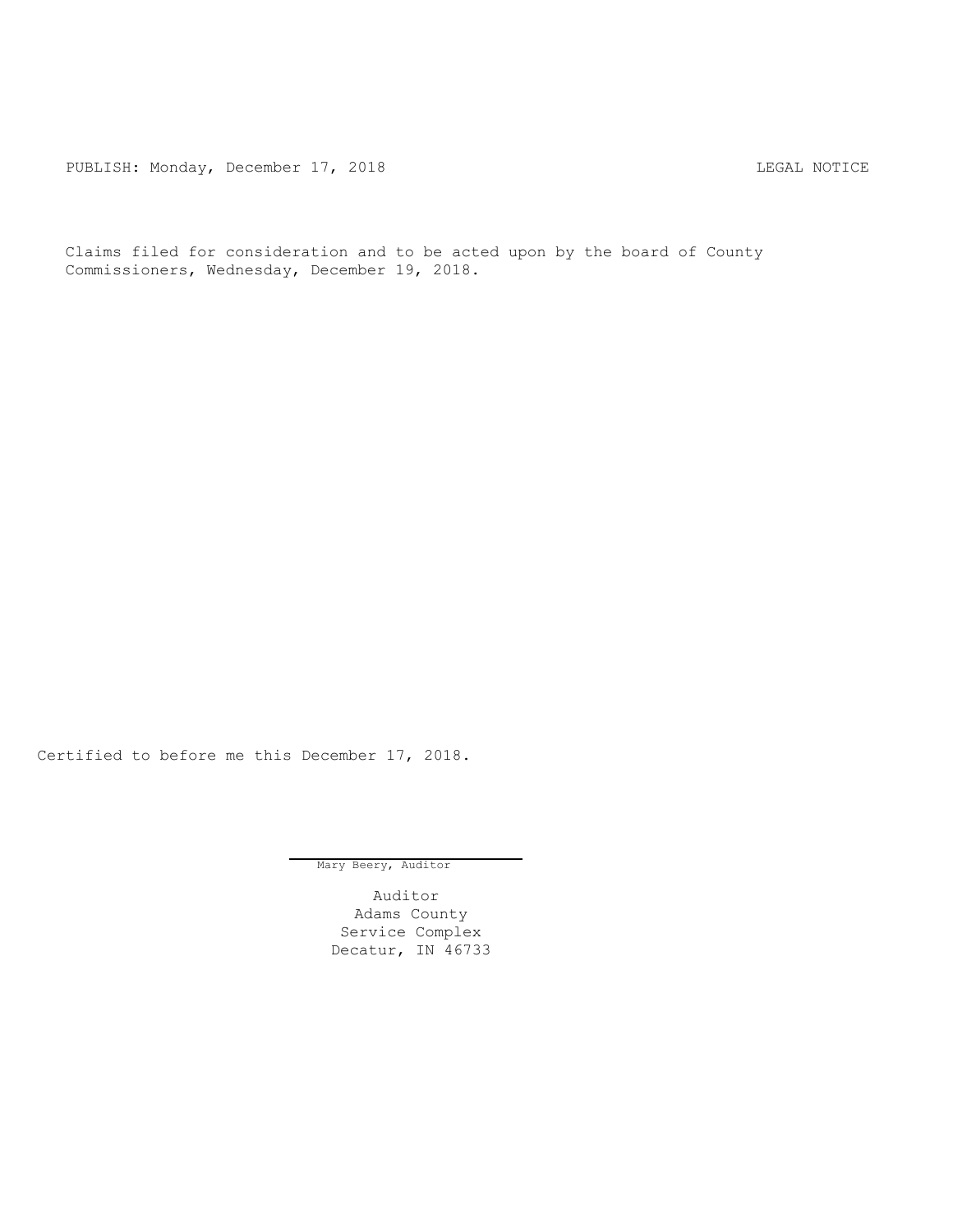

## **Claims Docket for Newspaper Adams County, Indiana**

## For Period: **11/22/2018** to **12/5/2018**

*313 W. Jefferson St. Decatur, IN 46733 (219) 724-2600*

## Date Claims to be Paid: **12/19/2018**

| <b>Vendor</b>                           | <b>Amount</b> | <b>Vendor</b>                          | <b>Amount</b> |
|-----------------------------------------|---------------|----------------------------------------|---------------|
| Adams County Council On Aging, Inc.     | 2,400.00      | Adams County Economic Development Corp | 61,309.04     |
| Adams Memorial Hospital                 | 36,690.42     | Axis Forensic Toxicology               | 210.00        |
| Appraisal Research Corporation          | 11,347.63     | <b>Berne Ready Mix</b>                 | 69.00         |
| <b>Berne Witness</b>                    | 734.16        | Suburban Propane LP                    | 126.50        |
| Brateman's, Inc.                        | 2,276.87      | <b>Charles Bowers</b>                  | 2,333.33      |
| Chet's Pest Control                     | 90.00         | Cintas Location #338                   | 426.69        |
| City Of Decatur                         | 3,808.79      | <b>Complete Printing Service</b>       | 109.60        |
| Dealership Holdings LLC                 | 242.91        | Decatur Daily Democrat                 | 97.98         |
| Gordon Food Service                     | 4,732.15      | Graber Insurance, Inc.                 | 717.50        |
| Hilty Engine Service                    | 84.71         | Innovative Concepts                    | 31.98         |
| Kiess Electric                          | 888.70        | Mark S. Gresla, MD                     | 60.00         |
| Monroe Trophy                           | 300.00        | Monroe Water Department                | 206.40        |
| Plumley Farm Drainage                   | 958.55        | Portland Motor Parts, Inc              | 108.65        |
| Professional Software Corporation       | 50.00         | Quill Corporation                      | 183.34        |
| Roger Thompson                          | 60.00         | Roto-Rooter                            | 200.00        |
| <b>Safety Systems</b>                   | 5,061.07      | St. Joseph Health Systems, LLC         | 245.00        |
| Stone-Street Quarries, Inc.             | 350.72        | Top Supply Company LLP                 | 492.52        |
| Two Brothers Generator Sales & Services | 655.78        | Miller, Burry & Brown, P.C.            | 14,108.33     |
| Adams County Highway Department         | 1,232.96      | Imi Irving Material, Inc.              | 419.75        |
| Jay County REMC                         | 53.99         | Purdue University                      | 2,197.12      |
| Myers Floor Covering & Furniture        | 110.00        | Bluhm & Reber                          | 250.00        |
| Waste Management                        | 589.52        | B Secure Alarm Systems, Inc.           | 485.84        |
| Lehman's Automotive Repair LLC          | 6,600.00      | Sirchie Acquisition Company            | 113.63        |
| Village Green Cleaners                  | 8.70          | Don Myers Plumbing                     | 65.00         |
| B & K Hydraulics LLC                    | 280.00        | <b>Boyce Forms Systems</b>             | 179.17        |
| Youth Opportunity Center, Inc           | 8,820.00      | Indiana Judges Associatio              | 400.00        |
| Bob's Locksmith Shop                    | 14.00         | Jeffrey A McIntosh                     | 20.00         |
| W. A. Jones And Son                     | 13,557.35     | Richard Clutter                        | 20.00         |
| Best-One of Monroe                      | 12,459.27     | <b>Expert Transmission</b>             | 135.00        |
| Harvest Land Co-op                      | 30,419.77     | Koorsen Fire and Security, Inc.        | 100.00        |
| Adams County Truck Repair, Inc.         | 33.88         | Beth A. Webber                         | 2,217.12      |
| Leslie W. Marckel                       | 20.00         | Wieland and Associates, Inc.           | 1,800.00      |
| ERS Wireless Communications             | 1,755.73      | VoMac Trucks Sales & Service           | 1,475.67      |
| Michael G. Werling                      | 675.00        | Troyer's Market LLC                    | 7,503.45      |
| Daniel W & Judy K Miller                | 1,910.63      | Kendall Electric, Inc.                 | 140.68        |
| <b>Uricks Trucking</b>                  | 840.00        | Larry Weaver                           | 94.56         |
| Bi-County Services, Inc                 | 3,276.00      | Barnes & Thornburg                     | 14,003.50     |
| Robert Barger                           | 20.00         | Deborah A. Schantz                     | 71.80         |
| $\rm{PCM}\mbox{-}G$                     | 2,078.80      | <b>Stationair's Express</b>            | 1,102.78      |
| Moore Medical Corporation               | 630.90        | Habegger's Ace Lumber #4488            | 6.58          |
| Schwartz Steel LLC                      | 19.38         | Stephen Ross, PSYD                     | 1,000.00      |
| Chad Kukelhan                           | 1,000.00      | Microvote General Corporation          | 2,950.00      |
| Nussbaum Mechanical, LLC                | 3,500.00      | Mill Supply, Inc.                      | 1,099.99      |
| FlexPAC                                 | 4,356.67      | Robert E. Rhoades                      | 60.00         |
| Decatur Ace Hardware                    | 880.48        | Russell E Cook                         | 20.00         |
| Association of Indiana Counties         | 3,169.17      | First Response                         | 559.70        |
|                                         |               | Central Customer Charges               | 237.13        |
| O'Reilly Auto Parts                     | 738.49        |                                        |               |